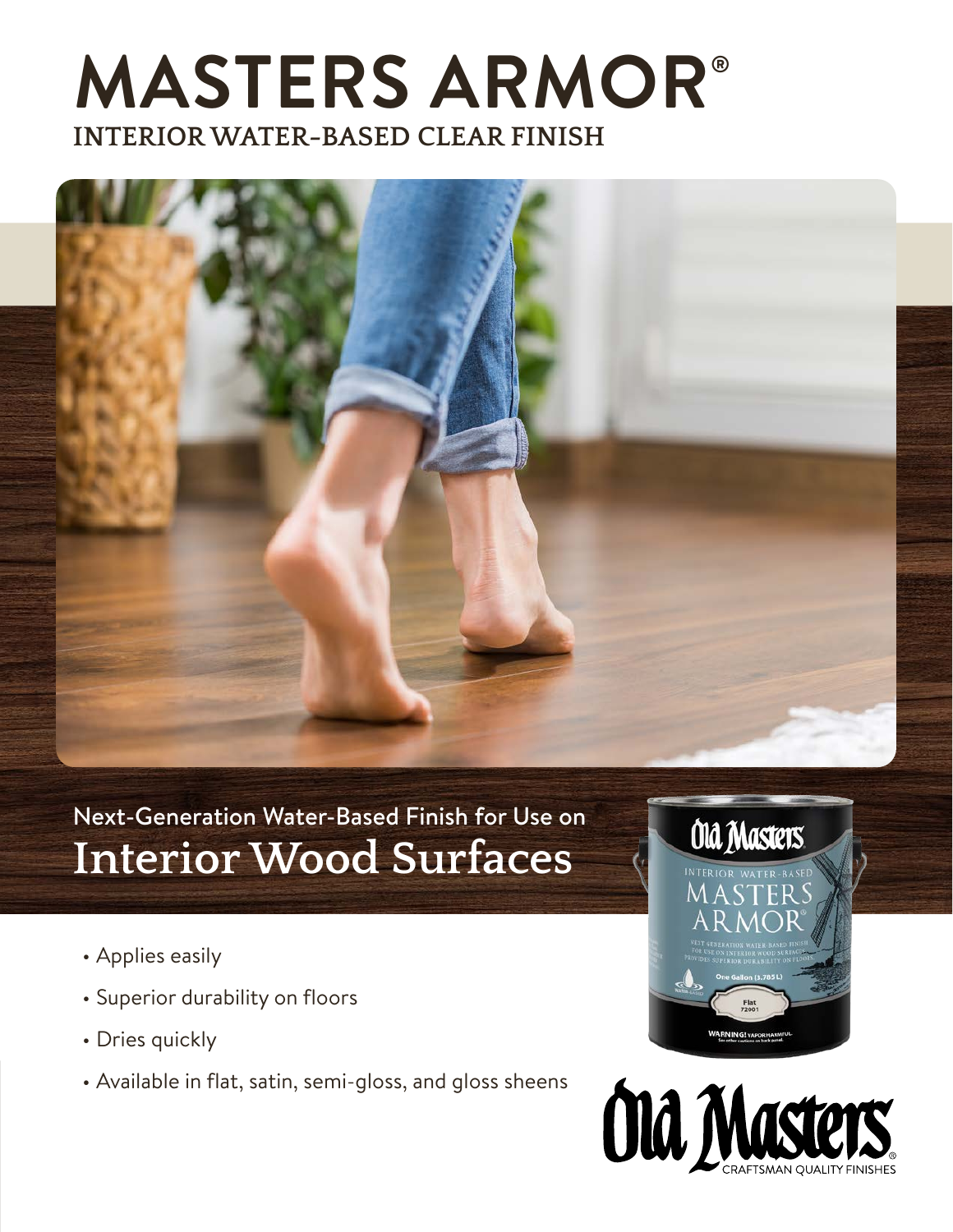### **Recommended Applications**

**Old Masters** 

**MASTER**<br>AR MOR **PART B**<br>HARDENI

- For use on interior wood surfaces
- Suitable for bare wood and previously finished surfaces
- Can be used on floors, cabinets, tabletops, furniture, or almost any type of woodwork



## **Optional Part B Hardener**

- Hardener additive provides maximum protection on high traffic floors, bar tops, or tabletops.
- **• Easy Three-Step Directions:**
- 1. Add four ounces of Part B Hardener per gallon of Masters Armor.
- 2. Mix in slowly.
- 3. Stir thoroughly.
- Pot life is 72 hours once added to Masters Armor.

WARNING! If you scrape, sand, or remove old paint, you may release lead dust. LEAD IS TOXIC. EXPOSURE TO LEAD DUST CAN CAUSE SERIOUS ILLNESS OR INJURY. SUCH AS BRAIN DAMAGF. FSPFCIAI IY IN CHILDREN. PREGNANT WOMEN SHOULD ALSO AVOID EXPOSURE. Wear a National Institute for Occupational Safety and Health (NIOSH) approved respirator to control lead exposure. Clean up carefully with a High Efficiency Particulate Arrestance (HEPA) vacuum and a wet mop. Before you start, find out how to protect yourself and your family by contacting the National Lead Information Hotline at 1-800-424-LEAD or log on to www.epa.gov/lead

## The Ultimate in Protection and Appearance **Surface Preparation**

**STEP 1 Apply with a synthetic fiber brush, foam brush, flat pad, or sprayer.** A lambswool applicator may be used for large, flat areas.

**STEP 2 Apply in full, even coats in the direction of the grain.** If brushing, apply liberally and keep a wet edge, working quickly to ensure an even coat. Apply with care to prevent bubbles in the finish.

**STEP 3 Allow one to two hours before recoating.** Sand lightly between coats with fine sandpaper (220 grit) to produce a finer finish. If sandpaper gums up, allow more drying time. Remove sanding dust.

**STEP 4 Reapply.** Three coats are recommended for greatest durability.

## Applying Masters Armor

All surfaces must be clean, dry, and free from dirt, way grease, glue, and other contaminants, or penetratio and adhesion will be affected. DO NOT use over shellac, lacquer, filler, stains, or sealers containing stearates After sanding, remove sanding dust with vacuum or damp cloth. DO NOT use a tack rag to remove dust, a it may leave a residue that will interfere with adhesion.

New Wood: Sand surface thoroughly with medium gri sandpaper and progress to fine grit sandpaper. Alway sand in the direction of the woodgrain. Do not use stee wool.

Stir thoroughly before and during application. DO NOT SHAKE. Test the finish on an inconspicuous area to ensure adequate adhesion. Masters Armor appears milky in the can but dries clear. Do not apply in direct sunlight or areas of extreme air movement. Masters Armor is an excellent self-sealing clear finish. Do not use a sanding sealer prior to Masters Armor application.



*Please note: Testing is very important when applying this product over pain or stains because the appearance of these products may change when* water-based finish is applied. This product gives a soft amber color that ONL *becomes noticeable when applied over white or pastel paints and stains.*

| ٢,                      | Previously Finished Surfaces: Surface should be               |  |  |  |  |
|-------------------------|---------------------------------------------------------------|--|--|--|--|
| n                       | sanded to remove imperfections and gloss, using extra         |  |  |  |  |
| ż,                      | fine sandpaper (220 grit) and by sanding with the grain.      |  |  |  |  |
| ŝ.                      | Do not use steel wool.                                        |  |  |  |  |
| r                       |                                                               |  |  |  |  |
| $\overline{\mathsf{s}}$ | <b>Stained Surfaces:</b> Thoroughly dry stain before applying |  |  |  |  |
| $\ddot{\cdot}$          | clear finish. Allow oil-based stain to dry a minimum of       |  |  |  |  |
|                         | 48 hours in good drying conditions before top coating.        |  |  |  |  |
| it                      | Do not sand uncoated stained surface.                         |  |  |  |  |
| 'S                      | Floors: Masters Armor is an excellent self-sealing clear      |  |  |  |  |
| اڊ                      |                                                               |  |  |  |  |
|                         | finish on wood floors. For added protection, chemical         |  |  |  |  |
|                         | resistance, and superior durability, we recommend             |  |  |  |  |
| ts                      | mixing Masters Armor Part B Hardener (sold                    |  |  |  |  |
| a<br>Y                  | separately). Add the entire Part B four ounce container       |  |  |  |  |

to one gallon of Masters Armor and stir thoroughly

before use.

**Masters Armor® Interior Water-Based Clear Finish** will provide a beautiful clear finish using cutting-edge technology. This product will enhance your wood project by being easy to apply and fast–drying while providing excellent clarity and superior durability. Masters Armor can be used on floors, cabinets, furniture, or almost any type of woodwork. Available in flat, satin, semi-gloss and gloss sheens.